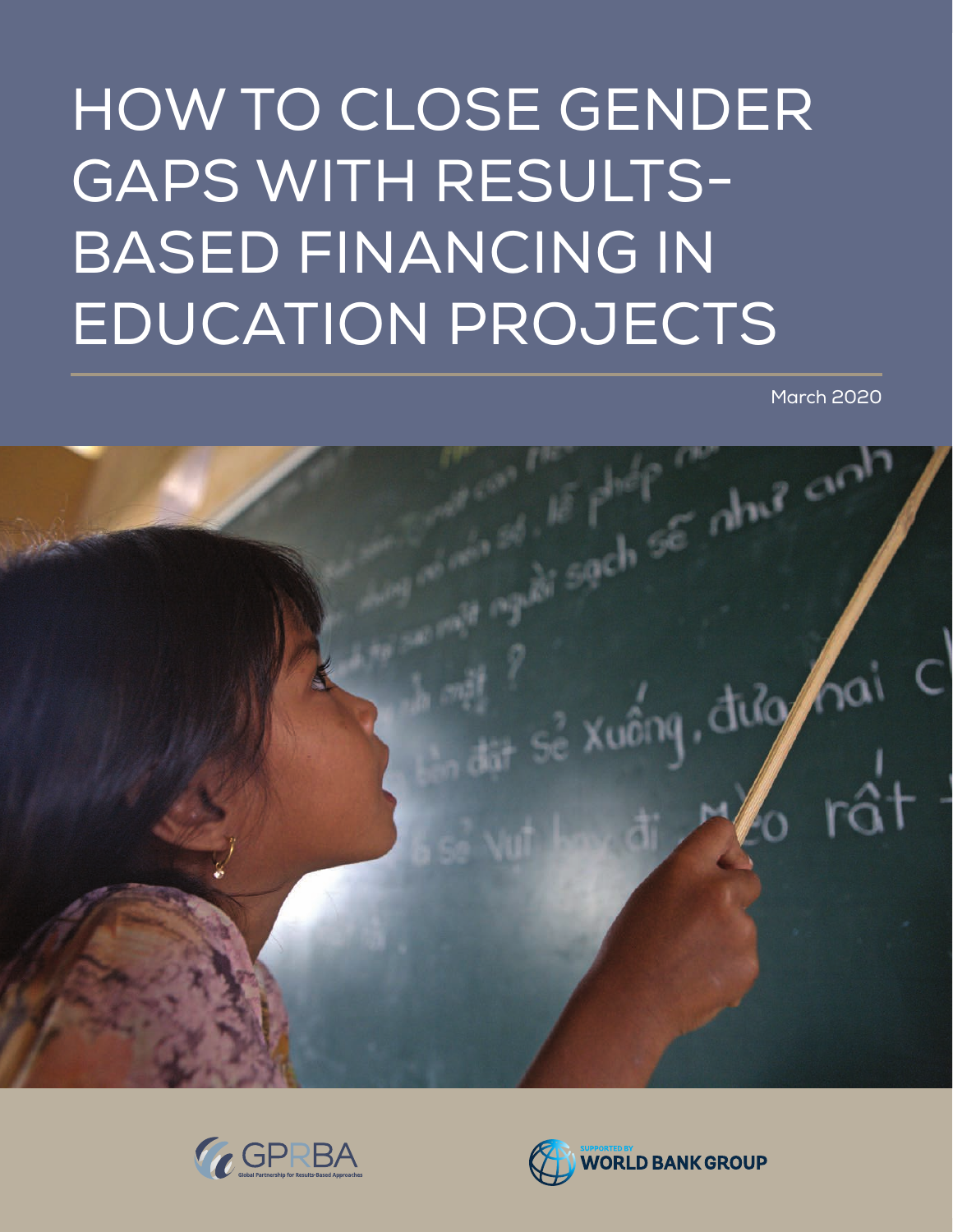@2020 The Global Partnership for Results-Based Approaches The World Bank 1818 H Street, NW Washington, DC 20433 USA

Website:<http://www.gprba.org/> Contact us at: [rbfinfo@gprba.org](mailto:rbfinfo%40gprba.org?subject=)

## All rights reserved

This work is a product of the Global Partnership for Results-Based Approaches (GPRBA), part of The World Bank Group. GPRBA provides innovative financing solutions that link funding to achieved results. GPRBA's results-based financing (RBF) approaches provide access to basic services like water and sanitation, energy, health and education for low-income families and communities that might otherwise go unserved. By bringing together public and private sector funders to maximize resources and designing effective incentives for service providers to reach underserved low-income communities, GPRBA gives people the chance for a better life.

The boundaries, colors, denominations, and other information shown on any map in this work do not imply any judgement on the part of The World Bank concerning the legal status of any territory or the endorsement or acceptance of such boundaries. Nothing herein shall constitute or be considered to be a limitation upon or waiver of the privileges and immunities of The World Bank, all of which are specifically reserved.

Note: All currency amounts are in US dollars unless otherwise noted.

Cover Photo: World Bank Flickr website.

## **Rights and Permissions**

This work is licensed under the Creative Commons Attribution-NonCommercialNoDerivatives 4.0 International License. To view a copy of this license, visit http:// creativecommons.org/licenses/by-nc-nd/4.0/

#### **You are free to:**



Share — copy and redistribute the material in any medium or format.

The licensor cannot revoke these freedoms as long as you follow the license terms.

## **Under the following terms:**

Attribution — You must give appropriate credit, provide a link to the license, and indicate if changes were made. You may do so in any reasonable manner, but not in any way that suggests the licensor endorses you or your use.

NonCommercial — You may not use the material for commercial purposes.

NoDerivatives — If you remix, transform, or build upon the material, you may not distribute the modified material.

No additional restrictions — You may not apply legal terms or technological measures that legally restrict others from doing anything the license permits.

All non-Creative Commons images in this publication require permission for reuse. All queries on rights and licenses should be addressed to GPRBA, The World Bank, 1818 H Street NW, Washington, DC 20433, USA; e-mail: [rbfinfo@gprba.org](mailto:rbfinfo%40gprba.org?subject=).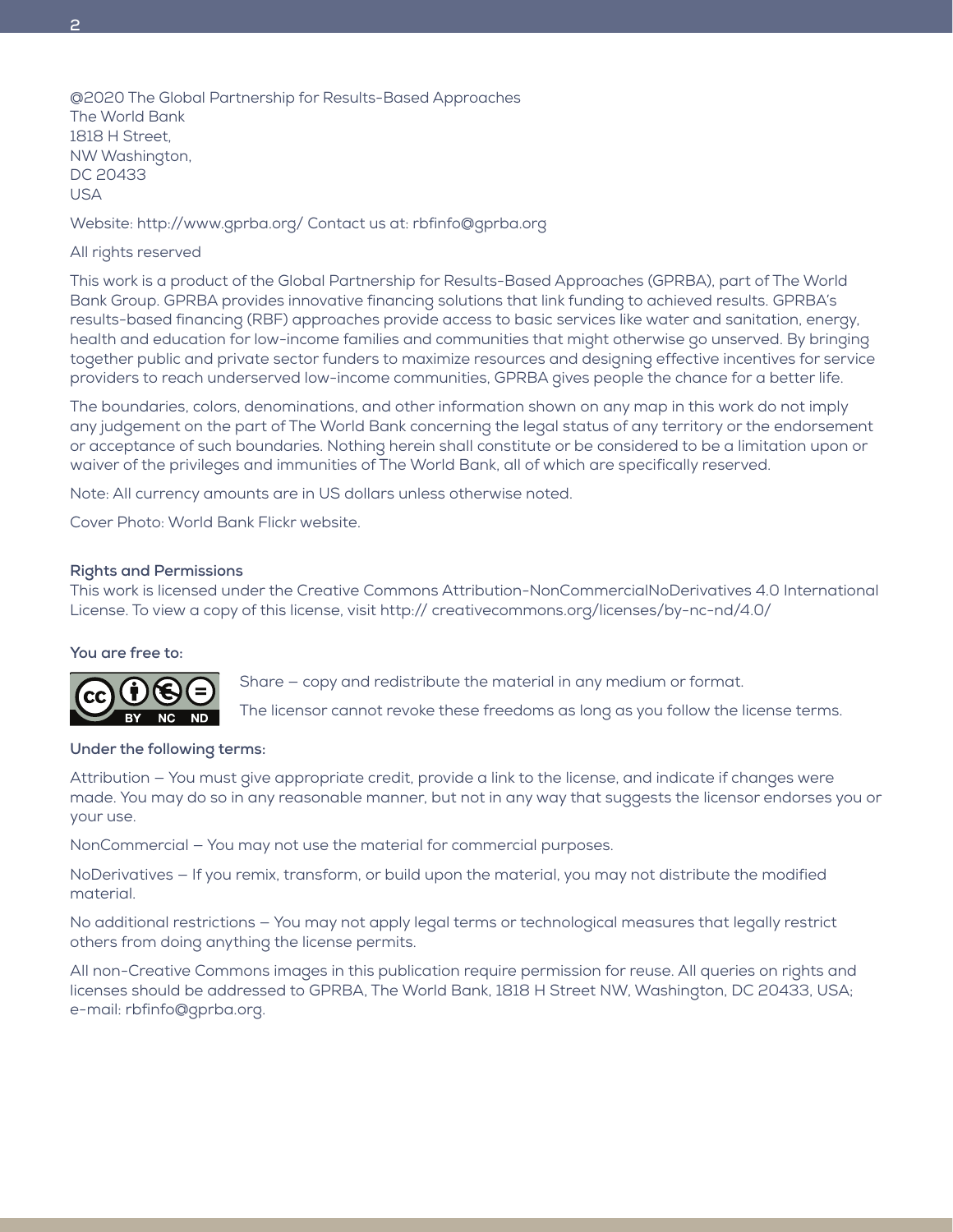## WHY?

- Girls face obstacles to education caused by poverty, cultural norms and practices, poor infrastructure, violence, and fragility.
- Around 132 million girls worldwide (ages 6 to 17) are still not in school, and most of them are adolescents (75 percent). Countries need to improve both access, and education quality.
- Education is important in its own right, but barriers to completing 12 years of schooling and limited educational opportunities for girls also cost countries between \$15 trillion and \$30 trillion in lost lifetime productivity and earnings.
- Having an education contributes to women's ability to take advantage of economic opportunities and to their capacity to exercise voice and agency.
- Across a broad set of countries, mothers' (and fathers') schooling has been positively linked to children's educational attainment.
- Positive effects of secondary school education for girls include a wide range of social and economic benefits for the girls themselves, their children and their communities: decrease in child marriage, lowering fertility rates by a third in countries with high population growth, and reducing child mortality and malnutrition.
- Gender gaps in primary education have closed in almost all countries. In some developing countries, girls now outnumber boys in secondary schools, and there are more young women than men in universities in 60 countries. While boys' disadvantage is slowly emerging in some places, girls' disadvantage where it exists tends to emerge earlier in life and is deeper.

The majority of costs in education—unlike those in the water or energy sectors—are recurrent (e.g., teacher salaries) rather than upfront costs for infrastructure. The availability of long-term funding is critical if an educational program is to be scaled up or sustainable. Another significant concern is teacher quality and attendance, and it raises the question of whether RBF approaches that do not incorporate some capacity building or teacher training can truly improve learning outcomes. For the poorest families, school attendance may represent an opportunity cost, as hours normally given to income generation are spent in the classroom. [Output-Based Aid in Education: What Have We](https://www.gprba.org/sites/www.gprba.org/files/publication/downloads/OBA49_Education.pdf)  [Learned So Far?](https://www.gprba.org/sites/www.gprba.org/files/publication/downloads/OBA49_Education.pdf)

## Figure 1: Results-Based Financing in Education Used at World Bank

RBF schemes incentivizing country governments RBF schemes targeting service provides RBF schemes targeting teachers  $\{ \cdot \}$  Teacher Performance Pay RBF schemes targeting students/families

Cash on Delivery (CoD) Debt swaps and loan buy-downs for education

- Output-Based Aid (OBA) • Social Impact Bonds (SIBs) and Development Impact Bonds (DIBs) for education
- 
- Conditional Cash Transfers (CCTs) • Performance-Based Scholarships
- A clear gender gap develops for STEM education at the post-secondary level. Globally, there are more women than men enrolled in universities—112 women enrolled for every 100 men—and graduation rates for women are higher. Despite higher rates of enrollment and graduation, women are less likely to major in a number of STEM fields. Only 7 percent of women choose to study engineering, manufacturing and construction, compared to 22 percent of men. Of the students pursuing careers in information, communication and technology fields, 72 percent are men. • Traditionally, education goals and priorities
- have focused on access, and results have been defined through enrollment and attendance rates. Nowadays, the attention has shifted to issues of quality, with an increased emphasis on learning outcomes, most often measured by test scores. Access to safe, clean sanitation has a huge impact on adolescent girls' school attendance and learning.
- Access to privacy and safe, clean sanitation has a huge impact on adolescent girls' school attendance and learning. In Africa alone, it is estimated that 10 percent of girls miss school during menstruation.
- Interest in RBF in the education sector is increasing.
- According to [Output-Based Aid in Education:](https://www.gprba.org/sites/www.gprba.org/files/publication/downloads/OBA49_Education.pdf)  [What Have We Learned So Far?](https://www.gprba.org/sites/www.gprba.org/files/publication/downloads/OBA49_Education.pdf), emerging data indicates that results-based funding can successfully support the delivery of basic services in developing countries, although few OBA education projects to date have been scaled up.
- In 2015, the Bank launched Results in Education for All Children (REACH), a trust fund that finances RBF programs in education, and announced that it will be doubling investment in RBF for education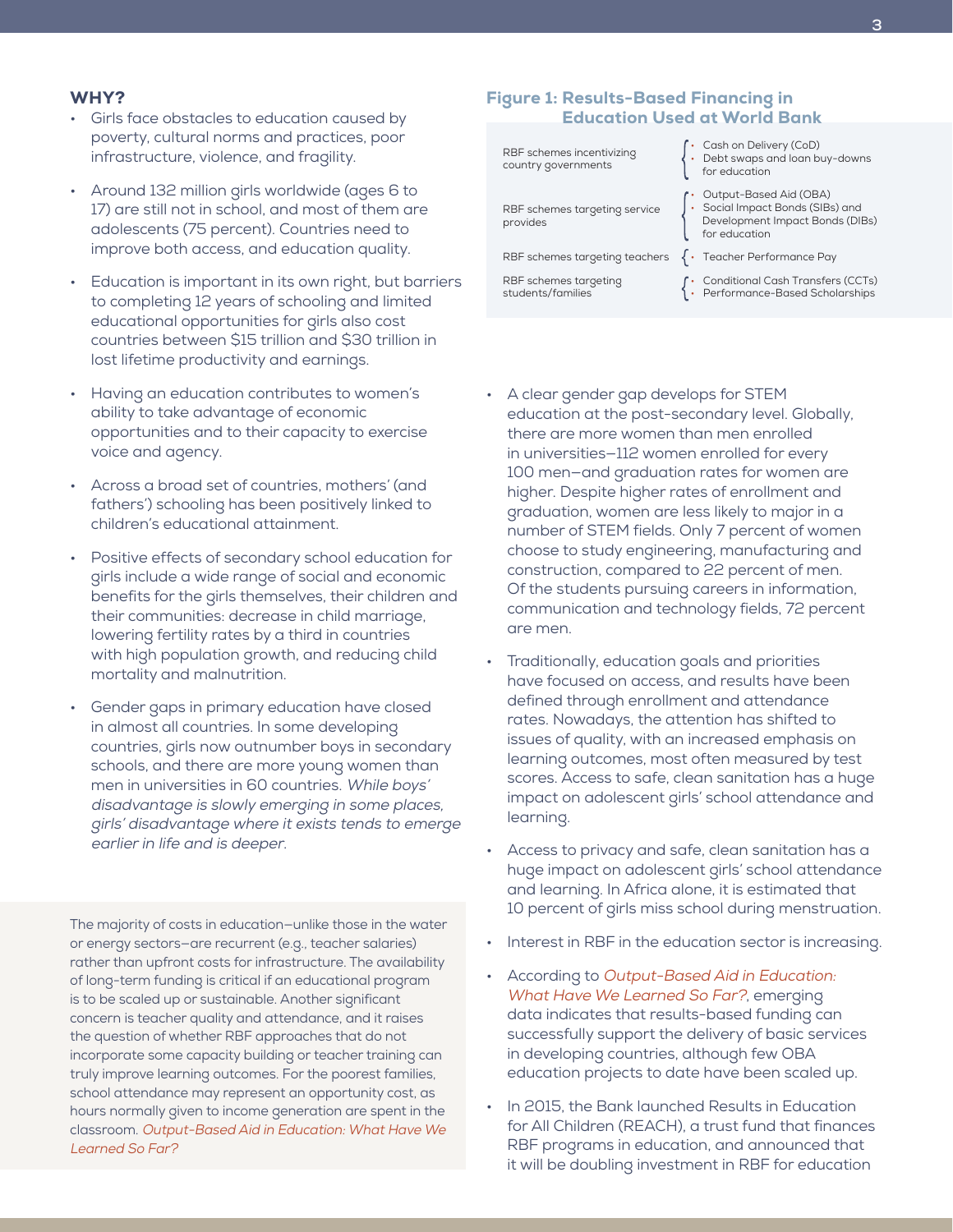A study based on the analysis of 24 projects found that because of its emphasis on targeting and subsidizing the inclusion of specific groups—such as girls, the poor, or ethnic minorities—RBF has proved to be an effective tool for encouraging service providers to include those left behind by education systems. The study also concluded that RBF has the potential for particular impact in contexts characterized by high levels of inequity in education. The DRC School Performance and Malawi Contracting Schools have, for example, paid higher subsidies to schools for enrolling girls.

[Output-Based Aid in Education: What Have We Learned](https://www.gprba.org/sites/www.gprba.org/files/publication/downloads/OBA49_Education.pdf)  So [Far?](https://www.gprba.org/sites/www.gprba.org/files/publication/downloads/OBA49_Education.pdf)

to US\$5 billion. The Bank's Global Partnership for Education adopted a new RBF model, with increased emphasis on providing incentives to achieve results.

## **RBF and Education: Project Entry Points**

- RBF interventions have been used to incentivize many different actors and institutions within the education sector. Many countries have used RBF to provide incentives to children and their parents through conditional cash transfers and similar programs, with the aim of motivating students to attend and do well at school.
- RBF projects in education bridge the gap between the cost of providing quality education and the funds available. They can tie the disbursement of funding to the achievement of clearly specified and verified results or outcomes. Any type of disbursement can be linked to indicators related to gender gaps.
- RBF has a comparative advantage in the ability to specifically target population and service providers through its physical verification, especially of those otherwise underserved in projects.
- The RBF approach adds value by targeting populations for inclusion—for example, by ensuring that private or high-performing schools enroll poorer students.
- RBF can motivate school administrators and teachers to produce better educational services for which they receive additional income. This extra income can be used, for instance, to improve working conditions and staff salaries.
- Results-based funding projects typically have a high-quality M&E and the resources to obtain gender disaggregated data and closely track progress. The M&E framework can, for example, include the target number of pre-school enrollment for girls.
- Curricula and textbooks are a key influence in reducing gender bias, and RBF can effectively verify that such curricula were not just produced but also delivered.
- Targets can be tied to outreach initiatives (prevention of gender-based violence, support of girls' study groups).
- Parents are a key target demographic for behavior change, especially with regards to schooling decisions. By tying financing to outcomes, RBF can encourage parents to modify their behavior.
- Specific measures to improve safety in transport to schools and universities can be included in projects.

An emerging area for RBF is education during menstruation, and acceptable menstrual hygiene facilities and products for students and teachers.

- Inadequate school environments can hinder girls' abilities to manage menstruation in school, which in turn can lead to reduced participation and difficulty concentrating during periods, and can contribute to absenteeism, drop out, and worse learning outcomes. Women's and girls' participation in the educational system can be seriously impacted by inadequate school wash facilities, for female students and teachers alike. Curricular content and teaching methods can also raise awareness and destigmatize menstruation for girls, boys and teachers.
- A supportive education environment includes female and male teachers who are trained in gender issues and have confidence and adequate information to equip students with the knowledge and skills to manage their puberty effectively, challenge gender norms, and teach comprehensive sexuality education or menstrual health and hygiene and puberty education.
- Possible entry points for RBF include tying payments to development of school policies aimed at protecting girls from bullying and harassment (e.g., when they leak menstrual blood), including sexual harassment and violence; maintenance of bathrooms and bathroom privacy that permits females to manage menstruation in an acceptable manner; incentivizing services providers to supply menstrual products or pain killers.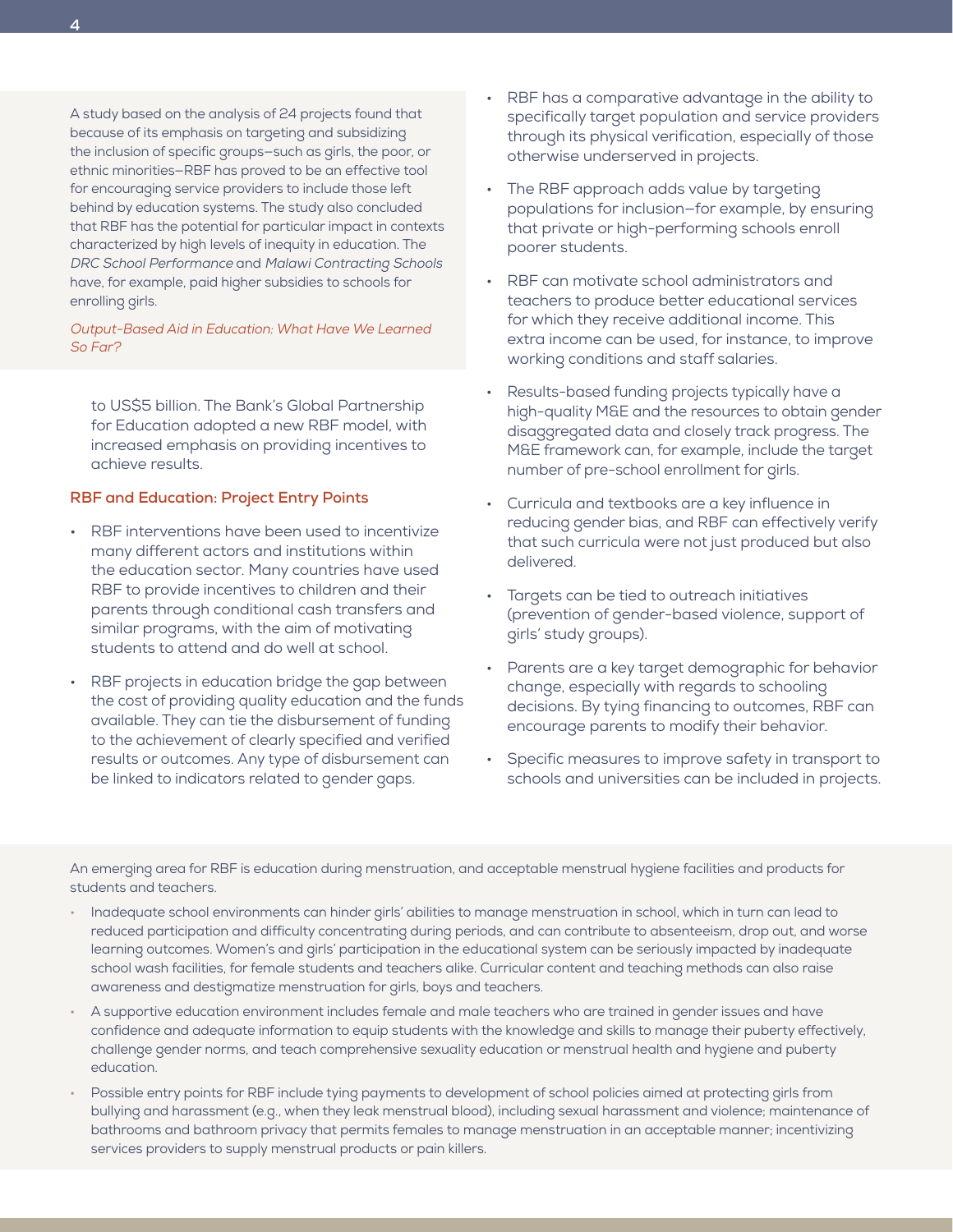# A Project in the Education Sector that Closes Gender Gaps

#### **Cameroon Education Reform Support Project**

- **The gender gap analysis** shows disparities in school attendance at all levels between girls and boys: 65 percent net attendance among girls in rural areas, compared with 79 percent among boys; overall gross enrollment rate among boys exceeds that of girls (139 percent compared with 129 percent in 2014/15).
- **The actions that support closing the gender gap** include expanding access to community pre-schools in rural areas providing an integrated package of capacity-building, sensitization activities, and school grants to beneficiary community pre-school centers.
- **The PDO level indicators include** measuring an increase in the number of girls enrolled in pre-primary education in community pre-school centers in rural areas.

## Figure 1: Following the Project Cycle:



GBV prevention at school can be integrated, especially in fragile and conflict-affected areas. Impact evaluations also involve a detailed description of the beneficiary households and allow for further estimates of gender-related development impacts. This can help upcoming projects set much more concrete targets.

# **HOW? Project Preparation**

- What to do at PCN stage? Decide at this stage whether a project will be addressing a gender disparity in the education sector. The task team should also consider whether project M&E plans are commensurate with the intended impact. It is not realistic for GPRBA pilots to have a large project preparation and M&E budget that is out of proportion vis-à-vis recipient-executed grants and their overall impact.
- Start with identifying the gap. This is the moment to find out whether either women or men are performing better and in what, and what contributes to different outcomes for them in their schooling. Consider whether there are significant differences between students by gender, as well as a group within their gender (by ethnicity, by age, disability, etc.)
- Education providers usually do not have upfront cash on hand, and some of the most significant gaps in education (e.g., secondary schooling) require higher upfront costs. It should therefore be considered at concept stage how to incentivize service providers to bear risk, reducing the risk that schools will fail to close a gender gap due to factors outside of their control.
- A good place to start is the Gender Data [Portal](http://datatopics.worldbank.org/gender/), which has data on girls in science and technology, and [Education Strategy](https://openknowledge.worldbank.org/bitstream/handle/10986/27790/649590WP0REPLA00WB0EdStrategy0final.pdf?sequence=1&isAllowed=y)  [2020](https://openknowledge.worldbank.org/bitstream/handle/10986/27790/649590WP0REPLA00WB0EdStrategy0final.pdf?sequence=1&isAllowed=y): Learning for All.
- Some other useful resources to consult at the concept stage include: The World Bank Group Gender Strategy 2016–2023, Regional Gender Action Plans (RGAPs), Systematic Country Diagnostics (SCD), and Country Partnership Frameworks (CPF).
- Be as specific as possible in setting goals: results are more likely to be achieved through an indicator that conveys a concrete improvement, such as an increase in completion rate, attainment of skilled jobs after schooling, or better test scores. The project should clarify how the desired result is narrowing the gender gap in the educational sector.
- Other good practice: Plan to allocate funds to gaps analysis related to girls and women during project preparation.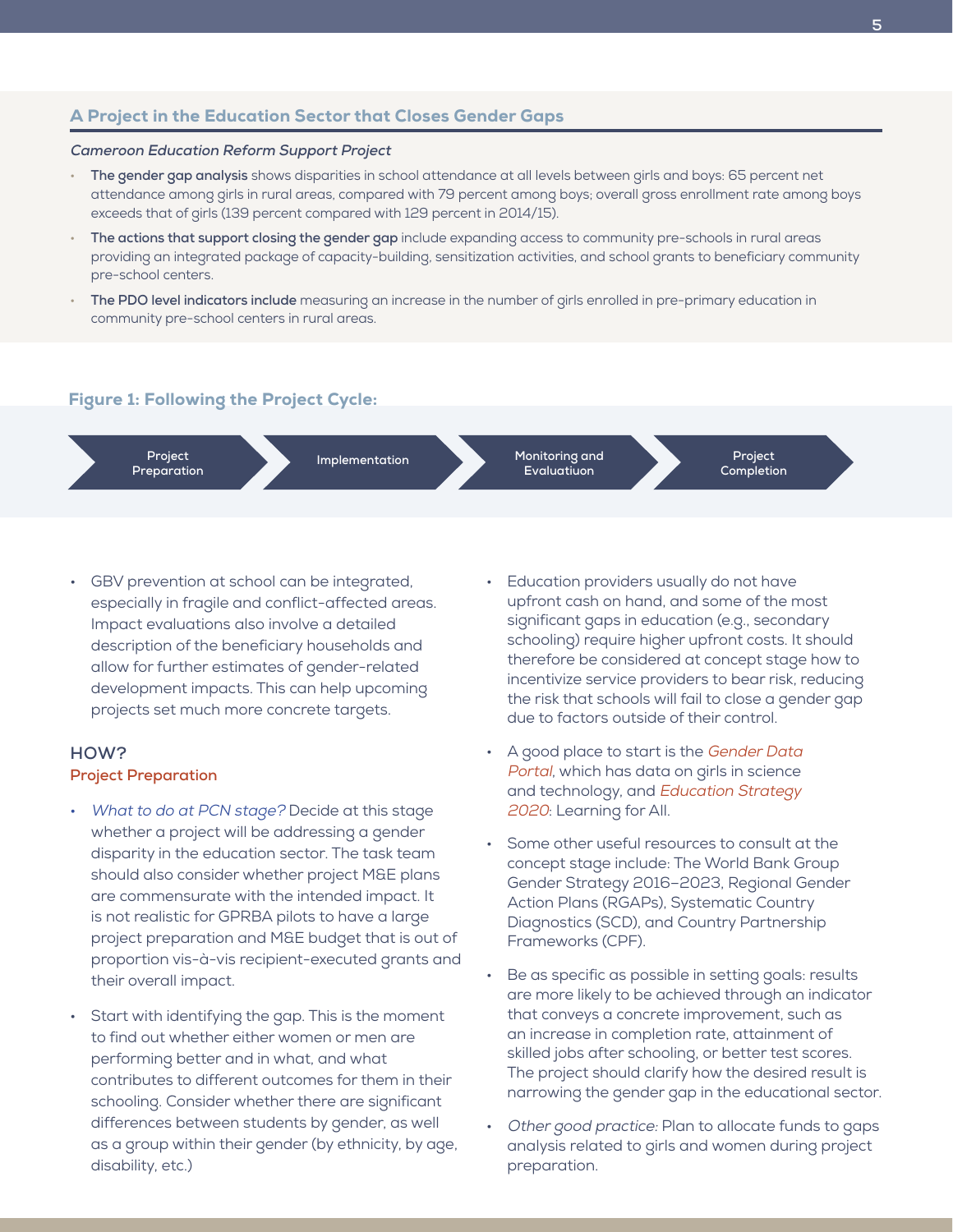- Include women on equal footing with men in all consultations and communication plans to reflect the social realities. Set targets for women's representation, set the conditions for them to assist in consultations (use of female facilitators, separate women's consultations, addressing obstacles to women's attendance by providing safe transportation, childcare, support for other home and work responsibilities). Set the means to measure women's participation in consultations and disburse based on their achievement.
- Together with the counterparts, require projects to think about sexual and gender-based violence in the project cycle, including the development of reporting mechanisms for when violence against women and girls does occur, to prevent and combat these types of violence. Use the Good Practice Guidance Note for Addressing GBV in Investment Project Financing to assess the GBV risk of the project and include actions to mitigate the risk. When possible, go beyond risk mitigation and include transformative actions to prevent and respond to GBV, for instance**:** training programs on healthy conflict resolution or healthy parenting,

## Examples of Objectives

- Close a gender gap in STEM test scores through extra payments to teachers
- Increase girls' school participation through forming joint advisory committees (girls and teachers)
- Raise parents' awareness of their rights and responsibilities in education and of the importance of schooling for boys and girls
- Reduce the care-giving burdens (elder care, care for sick relatives) to free up women's time to study
- Increase parents' engagement in committees at schools
- Lower girls' absenteeism due to menstruation (through multisectoral intervention spanning teacher training, ensuring equity in sanitation, ensuring free menstrual hygiene products availability at schools)
- Lower high drop-out of at-risk boys in urban areas

or mechanisms for governments to enhance more systematic provision of quality services (health, legal, judicial, education) for survivors.

## Questions to Consider during Project Preparation

- Do girls and boys fare differently in test results, enrollment, and retention rates?
- What local needs can be impacting attendance? Are schools accessible? Is there a GBV risk to girls when traveling to school?
- What chores are girls performing at home, and how do they impact their attendance and time available for homework, as compared to boys?
- Are girls staying out of school during their menstruation? What data has been collected on this issue, and how can the knowledge base be improved?
- Are there other stigmas or issues of shame that could be particularly challenging for women and girls?
- Is there evidence in the country that girls who drop out of school are at risk of child marriage?
- Towards what occupations do men and women gravitate when they graduate?
- Are there differences with respect to salaries for the same occupations depending on the gender of the teacher?
- What interventions could contribute to more gender-equitable outcomes in the educational system?
- Are afterschool programs offered for both boys and girls, and are their enrollments the same?
- Which local partner may have the best insights into dynamics that may not be visible at first glance?
- Is there an opportunity to integrate undocumented girls and provide access to citizen benefits?
- Can the project provide educational assistance to low-income women and girls that would demonstrably improve their chances of progressing at school?
- Is the intended intervention likely to increase employability of women in a way that can be measured?
- Is gender disaggregated data being collected on how people with overlapping disadvantages, such as SOGI, ethnic minorities, or people with disabilities, fare in the education system?

Always go beyond Safeguards. Design actions that aim higher than mitigating unanticipated consequences of the intervention.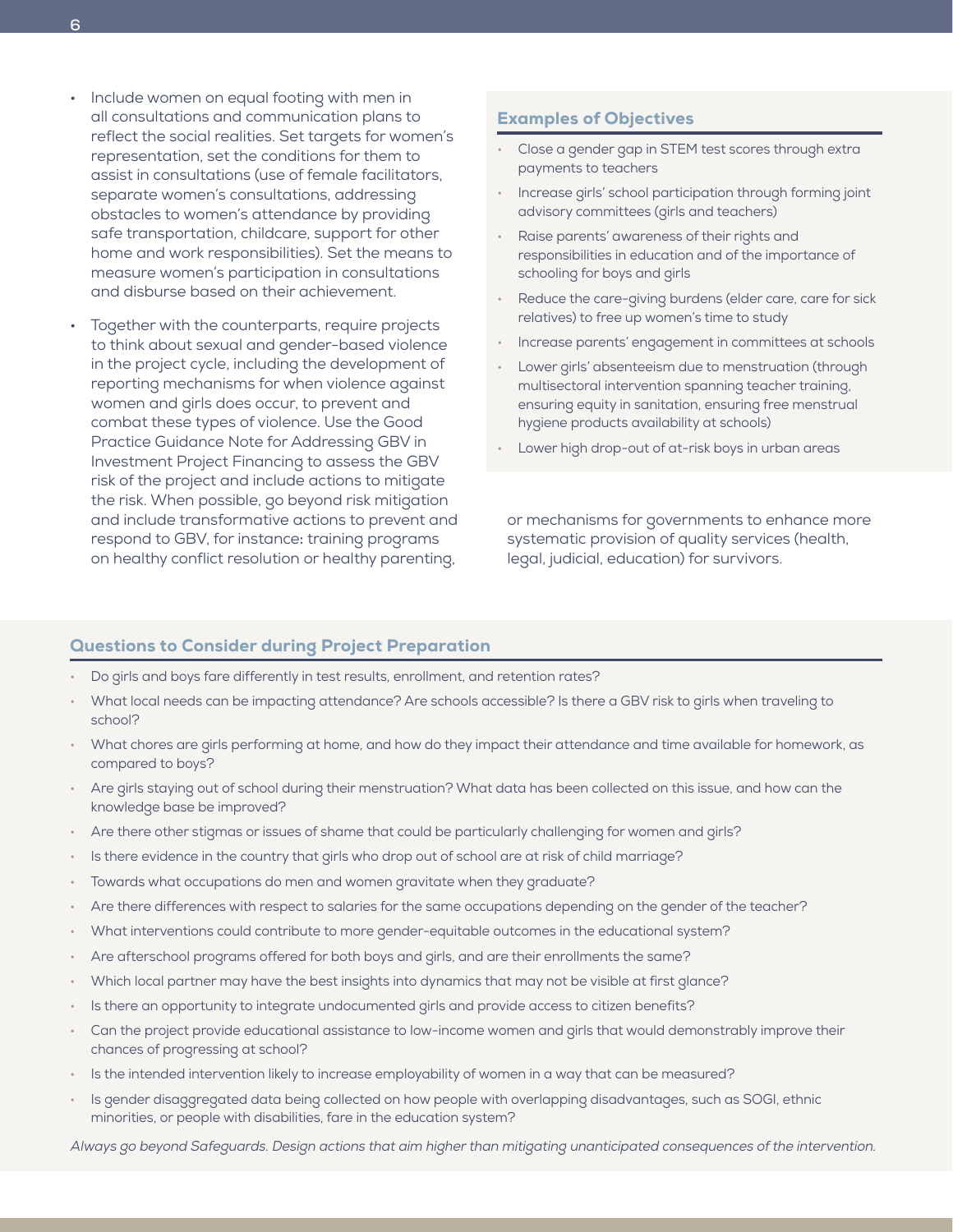• Consult the Global Practice Gender Expert at PCN stage and the GPRBA gender strategy.

## **Implementation**

- As with any RBF project implementation, teams working to close gender gaps should think of the purpose of monitoring and information systems, invest upfront in verification, and be adaptive and flexible in order to address realities on the ground and correct course when needed.
- Designated officers can be trained to collect and analyze data at regular intervals (every six months), enabling Bank teams to review predicted impacts, as well as examination of the effectiveness of mitigation measures (such as how many women/girls are benefiting, are attendance targets being met, etc.).
- Restructuring is the opportunity to make sure that no group is being left behind.
- Undertake annual classroom studies to monitor teachers' interactions with boys and girls to ensure equitable student treatment.
- Examine if new gender disparities emerged during implementation and reflect them in midterm review. Revisit, for example, gender equity in allocation of project resources, issues of illiteracy, unpaid care work.
- Ensure women's participation in project implementation (when applicable), including migrant women and/or undocumented women.
- Set targets for women's participation in schooling governance structures (when applicable).
- Monitor the GBV risk and mitigation strategies. Ensure gender and gender-based violence technical expertise on the team.

# **M&E: Selecting targets and indicators that help close gender gaps**

Try to think beyond sex-disaggregation. Include indicators that will show closing of concrete gaps between women and men.

Examples include:

- Progression rates, by gender (%, compared to baseline)
- Number of students receiving loans for long-term training (% female, % STEM)
- Grade 10 (of those started in Grade 6) retention rate – Grade 10 and Grade 12 (of those started in Grade 6) retention rate – Girls (%)
- Percentage of female teachers demonstrating improved teaching practices (%)
- Schools where the average absolute gender gap of enrollment is less than 5 percent (number, compared to baseline)
- Pre-primary enrollment in community pre-school centers in rural areas – Girls
- Percentage of female students enrolled in natural sciences and math curricula
- Number of students enrolled in a school-to-work transition program – Female
- Percentage of skills development fund-supported trainees employed/self-employed six months after graduation (% of female graduates)
- Number of women holding leadership positions in school administration (compared to baseline)
- ICT systems set with the capability to collect gender disaggregated data

Menstrual hygiene in education:

- Number of school and social activities missed due to last menstruation (number)
- Drop-out rates, girls (%)
- Days of the school year on which menstrual hygiene products are provided and available (number)
- Male and female teachers' awareness of girls' needs during menstruation (% change, compared to baseline survey)
- Percentage of girls and boys who report feeling safe at school (% change)

Verification agents can be trained to ask additional questions, such as:

- What is the students' perception of safety at school (by gender)?
- What was the impact of awareness raising around the importance of schooling?
- Was there any change in reported cases of GBV?
- A verification process can then check whether the programming improved a household member's test scores, or grade progression, and whether the household member is still at school six months after enrolling.
- Independent verification agents document the lessons learned, and can therefore collect insights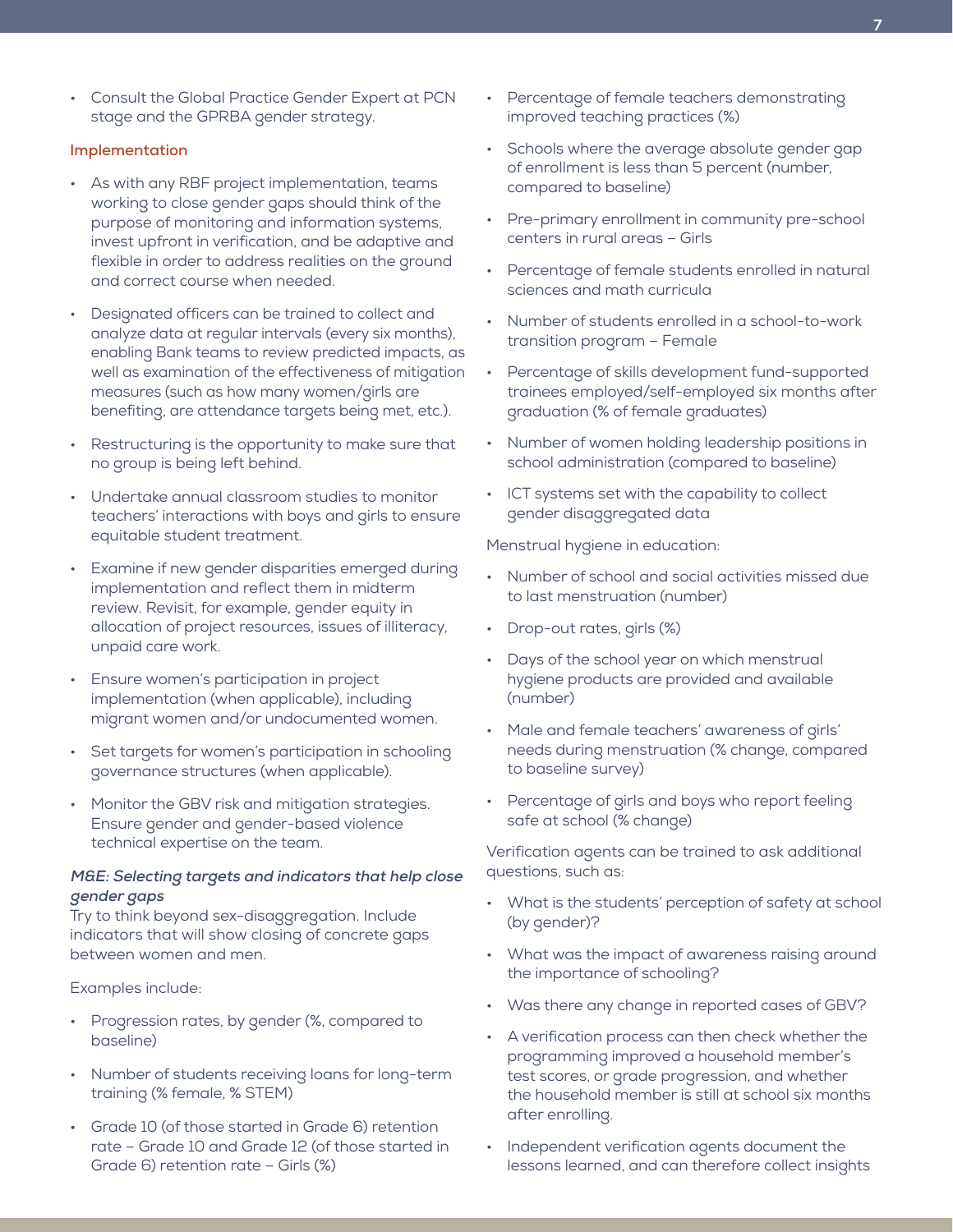# A Project in the Education Sector that Closes Gender Gaps

#### **Transforming Secondary Education for Results (Bangladesh)**

- **The gender gap analysis** identifies disparities in retention, completion and learning, such as in mathematics. Boys perform better than girls (grade 8), and higher female dropouts are observed at grade 8.
- **The actions that support closing the gender gap** focus on learning and retention rates of female students in grades 6 to 8 as follows: cycle completion bonus to girls who complete grade 8, 10 and 12 from disadvantaged areas; and implementation of adolescent girls' program which would include incentives for girls. The project also supports private toilets for girls, and the introduction of a girls' empowerment scheme to promote general health and hygiene.
- **The results framework** includes "Improved equitable access and retention" as an indicator, to track if the actions are leading to increase in retention of girls, and in turn narrowing the attrition gender gap. The project also planned to collect sex disaggregated data throughout.

#### [Project link in Gender Tag portal](https://spqscapps.worldbank.org/qs/GCCSA/Pages/ProjectDetails.aspx?ItemID=1559&FProjectID=&FProjectTitle=&FPRegion=&FPCountry=&FPGlobalPractice=&FPBoardDate=&FPFY=&FPStatus=&FPPageNo=1&querytype=)

such as on hours that girls spend on homework versus boys, and hours they each spend on household chores.

## **Project Completion**

- All data collected need to be gender-disaggregated.
- Upon completion, an impact evaluation is recommended to collect useful data for lessons learned with regards to closing gender gaps. RBF projects can use a range of methods in addition to education management information systems, for example school-generated reports, national exams, and community surveys, or household surveys.
- Another example of a financial feature from the school finance domain is the use of verification protocols linked to quality assurance systems in service delivery.
- There is growing evidence from other sectors that combining different RBF interventions within the same program can generate better results than using any one intervention alone. It would be helpful for GPRBA to accumulate the lessons on whether this is also the case when attempting to close gender gaps in education.

# ADDITIONAL RESOURCES

OBApproaches. ["Output-Based Aid in Education:](https://www.gprba.org/sites/www.gprba.org/files/publication/downloads/OBA49_Education.pdf)  [What Have We Learned So Far?](https://www.gprba.org/sites/www.gprba.org/files/publication/downloads/OBA49_Education.pdf)" June 2016 Note Number 49.

Paying for Performance: [An Analysis of Output](https://spqscapps.worldbank.org/qs/GCCSA/Pages/ProjectDetails.aspx?ItemID=1678&FProjectID=&FProjectTitle=&FPRegion=&FPCountry=&FPGlobalPractice=&FPBoardDate=&FPFY=&FPStatus=&FPPageNo=1&querytype=)[based Aid in Education. Results for Development](https://spqscapps.worldbank.org/qs/GCCSA/Pages/ProjectDetails.aspx?ItemID=1678&FProjectID=&FProjectTitle=&FPRegion=&FPCountry=&FPGlobalPractice=&FPBoardDate=&FPFY=&FPStatus=&FPPageNo=1&querytype=)  [Institute \(R4D\), 2015](https://spqscapps.worldbank.org/qs/GCCSA/Pages/ProjectDetails.aspx?ItemID=1678&FProjectID=&FProjectTitle=&FPRegion=&FPCountry=&FPGlobalPractice=&FPBoardDate=&FPFY=&FPStatus=&FPPageNo=1&querytype=).

[Education for All 2000–2015: Achievements and](https://en.unesco.org/gem-report/report/2015/education-all-2000-2015-achievements-and-challenges)  [Challenges.](https://en.unesco.org/gem-report/report/2015/education-all-2000-2015-achievements-and-challenges) The 2015 Global Education Monitoring Report. Implementation Completion and Results Report: Upper Secondary Education Enhancement Project. The World Bank, 2014.

Coffey. (2016). [GEC Process Review Report:](https://coffey.com/en/ingenuity-coffey/girls-education-challenge-fund-process-review-what-has-worked-what-has-not-and-why-a-briefing-for-decision-makers/)  [Evaluation Manager Girls' Education Challenge Fund.](https://coffey.com/en/ingenuity-coffey/girls-education-challenge-fund-process-review-what-has-worked-what-has-not-and-why-a-briefing-for-decision-makers/)

[Results in Education for All Children \(REACH\) Trust](https://www.worldbank.org/en/programs/reach)  [Fund – Knowledge, Learning and Innovation Grant](https://www.worldbank.org/en/programs/reach).

Holland, Peter Anthony. 2016. [Results in Education](http://documents.worldbank.org/curated/en/915061548222619389/Results-Based-Financing-in-Education-Learning-from-What-Works)  [for All Children \(REACH\): assessment of the pilot year](http://documents.worldbank.org/curated/en/915061548222619389/Results-Based-Financing-in-Education-Learning-from-What-Works). Washington, D.C.: World Bank Group.

Lee, Ling Jessica Diana; Medina Pedreira, Octavio. 2019. [Results-Based Financing in Education :](http://documents.worldbank.org/curated/en/915061548222619389/Results-Based-Financing-in-Education-Learning-from-What-Works)  [Learning from What Works](http://documents.worldbank.org/curated/en/915061548222619389/Results-Based-Financing-in-Education-Learning-from-What-Works). Washington, D.C.: World Bank Group.

Holland, Peter Anthony; Lee, Jessica D. 2017. [Results](http://documents.worldbank.org/curated/en/764551526626375799/Results-based-financing-in-education-financing-results-to-strengthen-systems)[based financing in education: financing results to](http://documents.worldbank.org/curated/en/764551526626375799/Results-based-financing-in-education-financing-results-to-strengthen-systems)  [strengthen systems.](http://documents.worldbank.org/curated/en/764551526626375799/Results-based-financing-in-education-financing-results-to-strengthen-systems) Washington, D.C.: World Bank Group.

[Missed opportunities: The high cost of not educating](https://www.globalpartnership.org/content/missed-opportunities-high-cost-not-educating-girls)  g[irls.](https://www.globalpartnership.org/content/missed-opportunities-high-cost-not-educating-girls) Global Partnership for Education. July 11, 2018.

World Bank. [Violence Against Women Resource](https://www.vawgresourceguide.org/)  [Guide.](https://www.vawgresourceguide.org/)

[World Bank – Gender Website.](https://worldbankgroup.sharepoint.com/sites/Gender/Pages/Home.aspx)

World Bank. [Good Practice Guidance Note for](http://pubdocs.worldbank.org/en/399881538336159607/Good-Practice-Note-Addressing-Gender-Based-Violence.pdf)  [Addressing GBV in Investment Project Financing](http://pubdocs.worldbank.org/en/399881538336159607/Good-Practice-Note-Addressing-Gender-Based-Violence.pdf)  [Involving Major Civil Works](http://pubdocs.worldbank.org/en/399881538336159607/Good-Practice-Note-Addressing-Gender-Based-Violence.pdf).